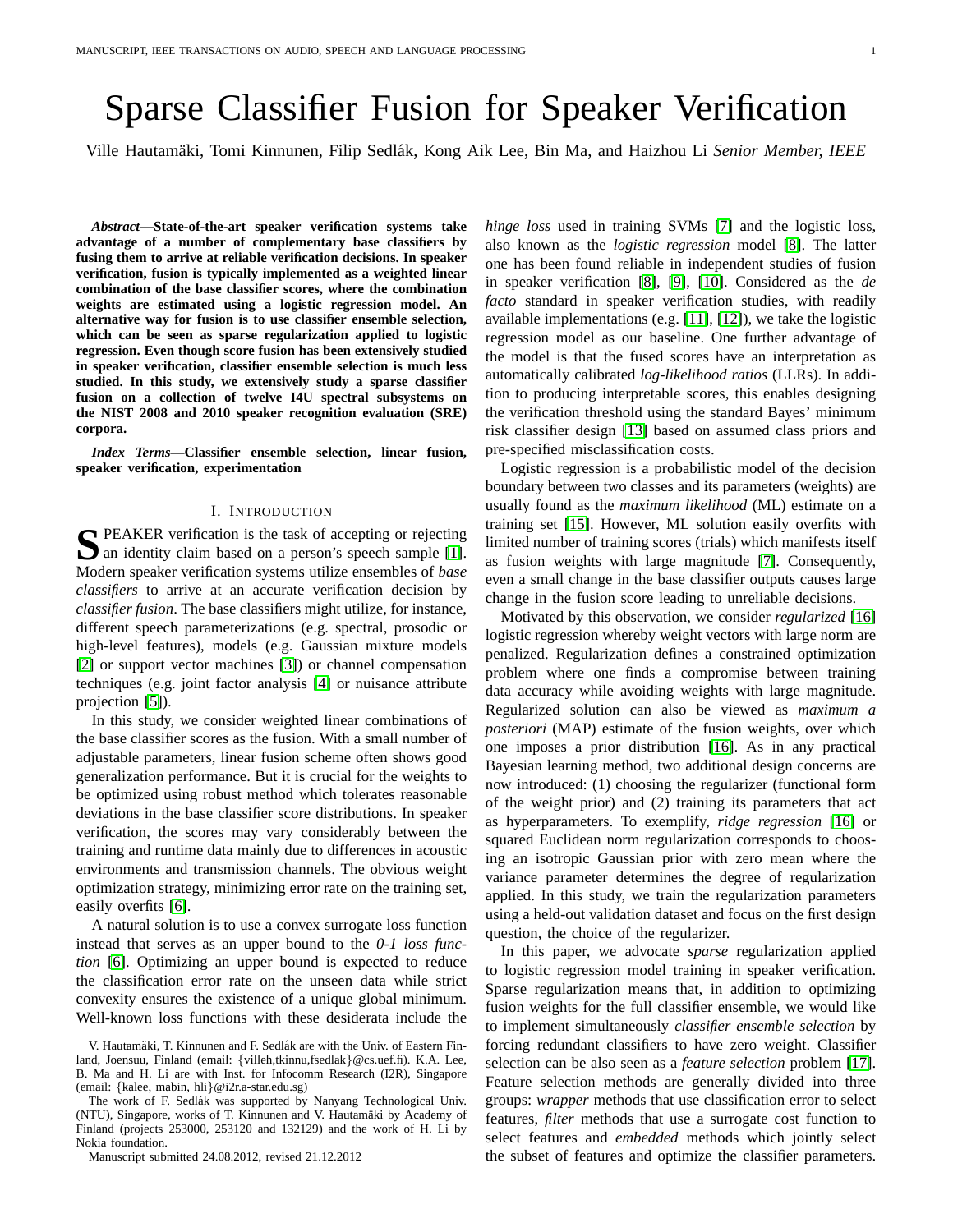<span id="page-1-1"></span>

Fig. 1: Regularized classifier fusion. We display the contours of  $C_{w1r}$  for fusion of two classifiers. The global minima of  $C_{w1r}$  are indicated by red crosses. For constrained optimization, we search for the minimum inside the region  $(w_1^p + w_2^p)^{(\frac{1}{p})} \le 1$  (here, the cases  $p = 1$  and  $p = 2$  are displayed). The case  $p = 1$  finds a *sparse* solution because classifier 2 gets zeroed. This solution hits closest to the true minimum on the unseen test data. Even  $\ell_2$  regularization ( $p = 2$ ) outperforms the unconstrained case. Thus, regularization and sparsification might be particularly useful under unpredictable corpus mismatches [\[14\]](#page-8-16).

Sparse logistic regression studied here belongs to this last category.

There are several arguments favoring the sparse fusion approach. Firstly, even though the full system may consist of up to a dozen of base classifiers (e.g. [\[18\]](#page-8-17)), these are often redundant; they might utilize only slightly different spectral front-ends, training parameters, acoustic models and development corpora. It is therefore reasonable to assume that the effective number of base classifiers contributing further uncertainty reduction in the fused score is relatively small. An experimental validation for this hypothesis comes from our recent study [\[19\]](#page-8-18). Applying exhaustive classifier selection and weight optimization from a pool of 12 classifiers [\[18\]](#page-8-17), we found that a classifier ensemble with only 4 classifiers outperformed full ensemble in accuracy. Interestingly, similar experimental result was found by MITLL site in their language recognition submission to NIST LRE 2011, subset of 3 base classifiers out of total 5 in the full ensemble gave the best performance [\[20\]](#page-8-19). Secondly, reducing the effective number of model parameters is expected to improve generalization performance because of reduced model variance [\[21\]](#page-8-20). Finally, computational benefits are obvious during system run-time as the excluded classifiers need not to be invoked.

Even though joint classifier ensemble selection and training the fusion weights is a combinatorial optimization problem, it can be mathematically formulated as  $\ell_0$ -regularization [\[16\]](#page-8-14) where the regularizer (zeroth norm) counts the number of non-zero weights, corresponding to the selected classifier ensemble. Since its time complexity is still exponential with respect to the number of base classifiers, the usual workaround is to use  $\ell_1$ -regularization instead, a method known as LASSO (*least absolute shrinkage and selection operator*) [\[22\]](#page-8-21). In the logistic regression model,  $\ell_1$ -regularization has also been applied [\[23\]](#page-8-22). LASSO shrinks all the coefficients, with some of them forced to be exactly zero. By regularizing logistic regression with the LASSO constraint, we can simultaneously optimize fusion weights and perform classifier selection.

Convex combination of ridge regression and LASSO leads to another regularization technique known as *elastic-net* (Enet) [\[24\]](#page-8-23), which retains the zeroing capability of LASSO, but because of the ridge term it does not push base classifier weights to zero as aggressively as LASSO or classifier ensemble selection do.

This study summarizes and extends our preliminary work on classifier selection [\[19\]](#page-8-18) and sparse fusion [\[25\]](#page-8-24), [\[14\]](#page-8-16). We expand the theory part in three respects. First, Section [II](#page-1-0) is expanded as a tutorial-like material for readers less familiar with state-of-the-art fusion. Second, we provide mathematical evidence that, under reasonable assumptions, baseline (unregularized) logistic regression is unlikely to produce sparse solutions. Thirdly, we give a detailed account into setting of the regularization parameters. This involves arguing that sparse regularization is able to zero out unreliable classifiers and that, under ideal conditions (no observation noise in the scores), the  $\ell_1$  solution converges to unregularized solution. The experimentation is further expanded by (1) providing comparison of different score pre-warping variants for calibration purposes, (2) providing detailed comparison of unregularized and regularized fusion schemes on subconditions of the NIST SRE 2010 core task and (3) providing analysis of correlation coefficients across the selected classifiers. To sum up, even though regularization and sparsification have been studied for both linear and logistic regression schemes, their integration into fusion schemes in speaker verification is novel. Our study is the first large-scale comparison of regularized, in particular sparse, fusion schemes in speaker verification.

### <span id="page-1-0"></span>II. LINEAR SCORE FUSION IN SPEAKER VERIFICATION

#### *A. Problem Setup*

We assume that, during the development phase, one has access to a development set  $\mathcal{D} = \{ (\mathbf{s}_i, y_i), i = 1, 2, \dots, N_{\text{dev}} \}$ containing  $N_{\text{dev}}$  score vectors from L base classifiers,  $s_i \in$  $\mathbb{R}^L$ . Here,  $y_i \in \{0, 1\}$  indicates whether the corresponding speech sample originates from a target speaker  $(y_i = 1)$  or from a non-target  $(y_i = 0)$ . Though it is not always the case during the NIST SRE campaigns, here we assume that these labels contain no errors. We consider linear score fusion of the form  $f_{\mathbf{w}}(\mathbf{s}) = w_0 + \sum_{l=1}^{L} w_l s_l = \mathbf{w}^{\mathsf{T}} \mathbf{s}$ , where  $\mathbf{w} =$  $(w_0, w_1, \ldots, w_L)^\mathsf{T}$  contains the classifier weights  $w_1, \ldots, w_L$ (discrimination component) and the bias  $w_0$  (calibration component). The augmented score vector  $\mathbf{s} = (1, s_1, s_2, \dots, s_L)^\mathsf{T}$ contains constant 1 and the base classifier output scores.

Our goal is to find optimal weight vector (say,  $w^*$ ) so that classification errors are minimized on the development data,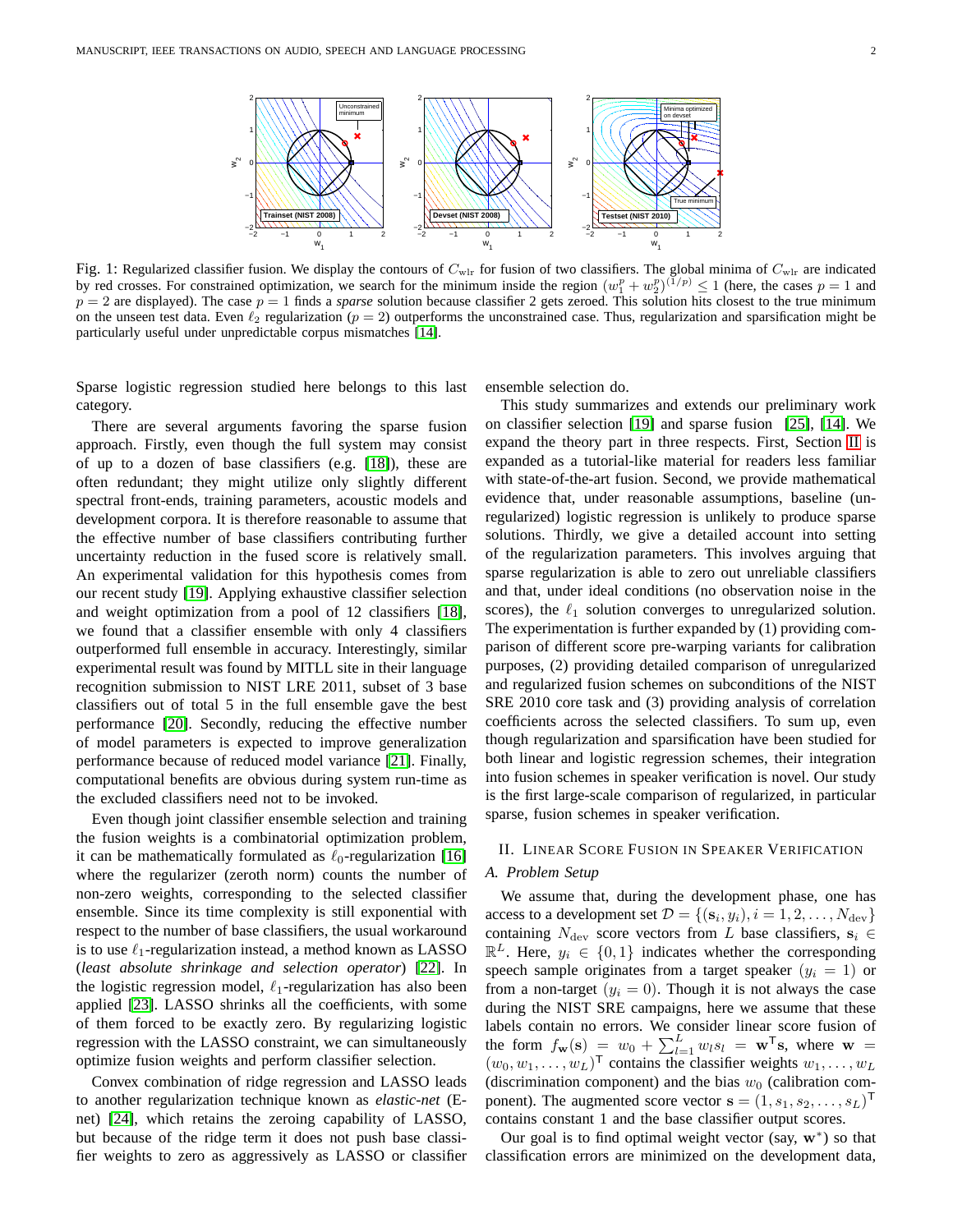thus hopefully on the unseen evaluation data. Here we adopt the *detection cost function* (DCF) commonly used in the NIST speaker recognition evaluations<sup>[1](#page-2-0)</sup> to assess the accuracy of any speaker verification system:

<span id="page-2-1"></span>
$$
DCF(\theta) = C_{\text{miss}} P_{\text{miss}}(\theta) P_{\text{tar}} + C_{\text{fa}} P_{\text{fa}}(\theta) (1 - P_{\text{tar}}). \quad (1)
$$

Here,  $P_{\text{miss}}(\theta)$  and  $P_{\text{fa}}(\theta)$  are the miss and false alarm probabilities as a function of the decision threshold  $\theta$ ,  $P_{\text{tar}}$  is the prior probability of a target (true) speaker,  $C_{\text{miss}}$  is the cost of a miss (false rejection) and  $C<sub>fa</sub>$  is the cost of a false alarm (false acceptance).

In speaker verification, [\(1\)](#page-2-1) is used for computing both the *actual* (ActDCF) and *minimum* (MinDCF) values. The actual cost refers to the DCF value obtained whenever the decision threshold  $\theta$  is fixed to a particular value beforehand, whereas MinDCF indicates the oracle value (minimum) on the test set that can easily be found by linear search over the range of  $\theta$ . Therefore, by definition ActDCF  $\geq$  MinDCF, and the difference ActDCF - MinDCF can be used as a measure of calibration error in terms of how well the  $w_0$  was estimated. Score magnitudes can also affect calibration, as is the case in NIST SRE 2012, but in this present work we consider only the additive term.

#### *B. Logistic regression*

To train the fusion device, in theory one can optimize [\(1\)](#page-2-1) directly, for instance by using a neural network [\[26\]](#page-9-0). For the reasons discussed above, we optimize the weights using a convex loss function instead. *Logistic regression* is a probabilistic linear model, which is based on the fact that posterior probability of the class label being the target class can be written as  $p(y = 1 | \mathbf{s}) = (1 + \exp{-g(\mathbf{s})})^{-1}$  for *any* class-conditional densities [\[15\]](#page-8-13). The function  $g(s)$  takes the form  $w<sup>T</sup>$ s when the class-conditional densities follow exponential family of distributions with a shared dispersion parameter (e.g. variance). We can thus express the target class posterior as  $p(y = 1|\mathbf{s}) = (1 + \exp\{-(\mathbf{w}^T \mathbf{s})\})^{-1} = \sigma(\mathbf{w}^T \mathbf{s})$  [\[15\]](#page-8-13), where  $\sigma(.)$  is a logistic sigmoid function. The posterior for the nontarget class is then  $p(y = 0|\mathbf{s}) = 1 - p(y = 1|\mathbf{s}) = \sigma(-\mathbf{w}^T\mathbf{s})$ by the properties of  $\sigma(.)$ . Furthermore, the quantity  $\mathbf{w}^T\mathbf{s}$  has an interpretation as the *log odds*, i.e.  $\ln[p(y = 1|\mathbf{s})/p(y = 0|\mathbf{s})]$ [\[7\]](#page-8-6), as one can verify by straightforward algebra.

Using the development above, we are now able to write the likelihood function for the logistic regression model [\[7\]](#page-8-6):

$$
p(\mathbf{y}|\mathbf{w}) = \prod_{n=1}^{N_{\text{dev}}} \left\{ \sigma(\mathbf{w}^{\mathsf{T}} \mathbf{s}_n)^{y_n} \sigma(-\mathbf{w}^{\mathsf{T}} \mathbf{s}_n)^{1-y_n} \right\},\qquad(2)
$$

where y is the  $N_{\text{dev}}$ -dimensional vector of all labels  $y_n$ . Maximum likelihood (ML) estimate of w can be found by taking the negative logarithm of [\(2\)](#page-2-2), which yields the *crossentropy* cost [\[7\]](#page-8-6):

<span id="page-2-3"></span>
$$
-\sum_{n=1}^{N_{\text{dev}}} \left\{y_n \ln \sigma(\mathbf{w}^{\mathsf{T}} \mathbf{s}_n) + (1 - y_n) \ln \sigma(-\mathbf{w}^{\mathsf{T}} \mathbf{s}_n)\right\}.
$$
 (3)

<span id="page-2-0"></span><sup>1</sup><http://www.itl.nist.gov/iad/mig/tests/spk/>

This is also known as the  $C_{\text{llr}}$  cost in [\[27\]](#page-9-1). The minimum of [\(3\)](#page-2-3) does not have closed form soluton [\[7\]](#page-8-6), however it is convex, so iterative gradient descent methods can be used to find optimal w<sup>∗</sup> .

The above formulation assumes that the costs of miss and false alarm are equal ( $C_{\text{miss}} = C_{\text{fa}}$ ) and that  $P_{\text{tar}} = 0.5$ . To re-calibrate the model according to the pre-specified cost parameters ( $C_{\text{miss}}$ ,  $C_{\text{fa}}$  and  $P_{\text{tar}}$ ), the following modification is used [\[27\]](#page-9-1):

$$
p(y = 1|\mathbf{s}) = \sigma(\mathbf{w}^{\mathsf{T}}\mathbf{s} + \log(t) P_{\text{eff}}), \tag{4}
$$

where Peff is known as *effective prior*, which summarizes the three application-dependent parameters into a single parameter,  $P_{\text{eff}} = \text{logit}^{-1}(\text{logit}(P_{\text{tar}}) + \text{log}(C_{\text{miss}}/C_{\text{fa}})),$  with logit  $P = \log (P/(1 - P)) = -\theta$ . Bayes-optimal decision is then achieved by placing the threshold to  $-\logit(P_{\text{eff}})$ .

In addition to DCF parameters, the number of positive and negative examples in the development set might be highly imbalanced. This is the case with the NIST evaluations. As an example, in the female itv-itv condition in NIST SRE 2010 only 3.45% of the trials are target (positive) trials. This would mean that the cross-entropy objective [\(3\)](#page-2-3) will be strongly dominated by one of the two classes leading to biased weights. To take this class imbalance problem into account, the cost was further modified in [\[9\]](#page-8-8) as follows:

<span id="page-2-4"></span>
$$
C_{\text{wlr}}(\mathbf{w}, \mathcal{D}) = \frac{P_{\text{eff}}}{N_t} \sum_{i=1}^{N_t} \log \left( 1 + e^{-\mathbf{w}^{\mathsf{T}} \mathbf{s}_i - \log \text{it } P_{\text{eff}}} \right) + \frac{1 - P_{\text{eff}}}{N_f} \sum_{j=1}^{N_f} \log \left( 1 + e^{\mathbf{w}^{\mathsf{T}} \mathbf{s}_j + \log \text{it } P_{\text{eff}}} \right) (5)
$$

where the two sums go through the  $N_t$  target score vectors  $s_i$ and the  $N_f$  non-target score vectors  $s_j$ , respectively.

## *C. Score pre-warping*

Since the raw base classifier scores may have different interpretations (e.g. log-likelihood ratios, SVM scores or i-vector cosine distances) with considerable variation in their scales, it is important to properly align the score distributions [\[28\]](#page-9-2). Note that the base classifiers typically include their internal score normalization such as T-norm [\[29\]](#page-9-3), used for normalizing the classifier outputs across varying test segments and speakers with the help of external cohort models. Here the concern is to make global score alignment at the classifier level. To avoid confusion with speaker score normalization techniques, we refer to global classifier-level score pre-processing as *score pre-warping*.

<span id="page-2-2"></span>Most common pre-warping is *mean and variance normalization* (MVN), also known as z-normalization. Mean  $(\mu)$ and standard deviation  $(\sigma)$  of the entire score distribution is estimated from the training data and applied to the held out score (s) as  $s \mapsto (s - \mu)/\sigma$ . MVN defines affine score normalization whose parameters can also be discriminatively learned, as we will see later.

In addition to the MVN where the range of the pre-warping function was unbounded, we also consider *z-cal* [\[30\]](#page-9-4) and *scal* [\[9\]](#page-8-8) methods that intentionally set upper and lower limits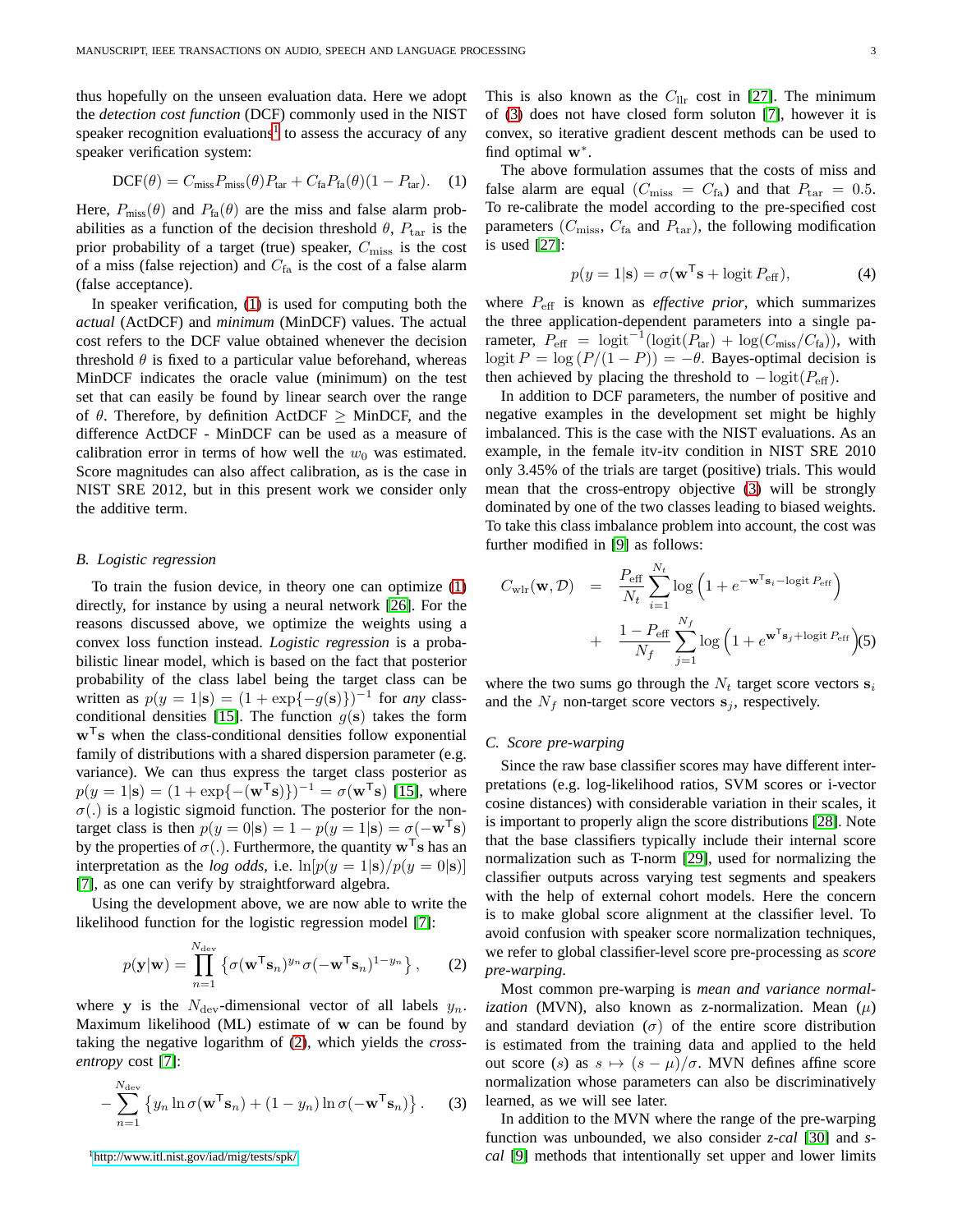<span id="page-3-1"></span>TABLE I: Score pre-warping methods used in this study.

| Type of        | # parameters | Discr.   |
|----------------|--------------|----------|
| pre-warping    |              | Learning |
| <b>MVN</b>     |              | No       |
| z-cal (unclip) | 7            | Yes      |
| z-cal (clip)   |              | Yes      |
| s-cal          |              | Yes      |

on the pre-warped scores. We thus call these methods *clipped* variants. These methods were originally devised to overcome the problem of labeling errors, assumption being that small portion of target trials were accidentally marked as non-target and vice versa. In [\[9\]](#page-8-8), s-cal was applied on the fusion *output* but we apply it to the *inputs* before fusion. By applying clipping to the score pre-warping, non-linearity is applied. This leads to a score pre-warping effect that linear fusion device is not able to recreate.

Both z-cal and s-cal aim at converting arbitrary scores to well-calibrated log-likelihood ratios (LLRs). The s-cal prewarping is

<span id="page-3-0"></span>LLR<sub>scal</sub>
$$
(s_n)
$$
 = log  $\frac{(\text{logit}^{-1}\alpha)(e^{xs_n+y} - 1) + 1}{(\text{logit}^{-1}\beta)(e^{xs_n+y} - 1) + 1}$ , (6)

where the saturation parameters  $\alpha$ ,  $\beta$  and the affine parameters  $x, y$  are optimized using the development set, with the attached ground truth labels so that the  $C_{\text{llr}}$  cost in [\(3\)](#page-2-3) is optimized [\[27\]](#page-9-1). As the problem is no longer convex in the unknowns, we utilize unconstrained nonlinear Nelder-Mead optimization algorithm [\[31\]](#page-9-5) to find locally optimum values for  $\alpha$ ,  $\beta$ , x and y. In each new estimate of the parameters, the development set scores are pre-warped using [\(6\)](#page-3-0) and the optimality of the parameter estimates is computed using  $C_{\text{llr}}$  in [\(3\)](#page-2-3); we utilize Matlab's fminsearch function to implement this. Occassionally the optimizer produced singular solutions. Those were detected, by noticing that then  $C_{\text{llr}}$  is one, and rejected. If a solution was rejected then new one is computed by stronger regularization.

The z-cal pre-warping function is defined similarly to scal, only difference being that instead of smooth sigmoidal shape, z-cal defines a piece-wise linear function with hard thresholding (clipping). Z-cal is defined as:

$$
LLR_{\text{zcal}}(s_n) = (s_n - x_{\text{min}}) \frac{y_{\text{max}} - y_{\text{min}}}{x_{\text{max}} - x_{\text{min}}} + y_{\text{min}}, \quad (7)
$$

where we set  $LLR_{zcal}(s) = y_{min}$  for all scores satisfying  $LLR_{\text{zcal}}(s_n) < y_{\text{min}}$ ; similarly  $LLR_{\text{zcal}}(s_n) = y_{\text{max}}$  for all scores with  $LLR_{zcal}(s_n) > y_{max}$ . z-cal parameters are optimized in a same way as s-cal parameters. We also experimented with the unclipped variant of z-cal, optimization was performed in a same way except that the clipping step was not used. It is expected that unclipped z-cal will provided similar results as optimizing fusion scores without pre-warping. Score pre-warping methods selected for this study have been summarized in Table [I.](#page-3-1)

#### III. REGULARIZED CLASSIFIER FUSION

## *A. Unregularized model is unlikely to find sparse solutions*

We argue that in order to produce, in a general case, a sparse weight vector, w one has to use sparsity promoting regularizer, such as  $\ell_0$  and  $\ell_1$ . In the following, we see when unregularized logistic regression (i.e. via maximum likelihood training) can produce sparse solutions. First, the maximum likelihood solution of w is characterized as [\[15\]](#page-8-13):

<span id="page-3-2"></span>
$$
\mathbf{w} = \mathbf{\Sigma}^{-1}(\boldsymbol{\mu}_1 - \boldsymbol{\mu}_0), \tag{8}
$$

if the class-conditional densities follow Gaussian distribution. In [\(8\)](#page-3-2),  $\Sigma$  is the shared covariance matrix and  $\mu_1$  and  $\mu_0$  are the class-conditional mean vectors. If we take  $\Sigma$  to be diagonal, as was assumed in [\[8\]](#page-8-7), then for each base classifier,

$$
w_l = \frac{1}{\sigma_l^2} d_l, \quad l = 1, \dots, L
$$
 (9)

where  $d_l$  is the difference between the means for the *l*th dimension. It is clear that, under these assumptions,  $w_l$  can be exactly zero only when the means of target and nontarget scores completely match which is unlikely to happen for any reasonably-performing speaker verification system. On the other hand, an extremely large variance  $\sigma_l^2$  would also push  $w_l$  arbitrarily close to zero, but not exactly zero.

The above argument assumed diagonal covariance matrices and a particular special case of logistic regression. Even though the same analysis no longer holds for full covariance matrices, it does illustrate that there are cases when unregularized solution cannot find a sparse solution. With sparsity promoting regularizers, on the other hand, we can force sparse weights regardless of whether the classifiers are correlated or not.

## *B. Classifier Ensemble Selection as Regularization*

Up to this point, we have defined the standard fusion framework, assuming a full ensemble of  $L$  classifiers. Now, instead of just optimizing the weights, we are in search of both the optimal classifier ensemble and weights. Assume that we have decided on an appropriate size of the ensemble given by integer variable  $K, K < L$ . We would like to minimize [\(5\)](#page-2-4) subject to this constraint. Obviously, one can simply enumerate all the  $\binom{L}{K} = \frac{L!}{K!(L-K)!}$  possible classifier ensembles to ensure that the size constraint is satisfied, and optimize the weights by minimizing  $C_{\text{wlr}}$  for each of these ensemble candidates and choosing the one that minimizes the cost function.

In this paper, we show that a better way formulating the problem is by casting it into the regularization framework. Interestingly, the exhaustive search can be seen as regularization with  $\ell_0$ -norm. Note that the  $\ell_0$ -norm of vector w, defined as  $\|\mathbf{w}\|_0 \triangleq \sum_i |w_i|^0$ , counts the number of nonzero elements in w [\[16\]](#page-8-14). This is because  $|w_i|^0$  equals 1 everywhere except for  $w_i = 0$  one defines it as 0. Thus, an equivalent formulation of the above combinatorial optimization problem is

<span id="page-3-3"></span>
$$
\min_{\mathbf{w}} C_{\text{wlr}}(\mathbf{w}, \mathcal{D}) \quad \text{s.t.} \quad \|\mathbf{w}\|_0 \leq K. \tag{10}
$$

Although it is clear that the combinatorial search outlined above is not very practical for large  $L$ , it is guaranteed to give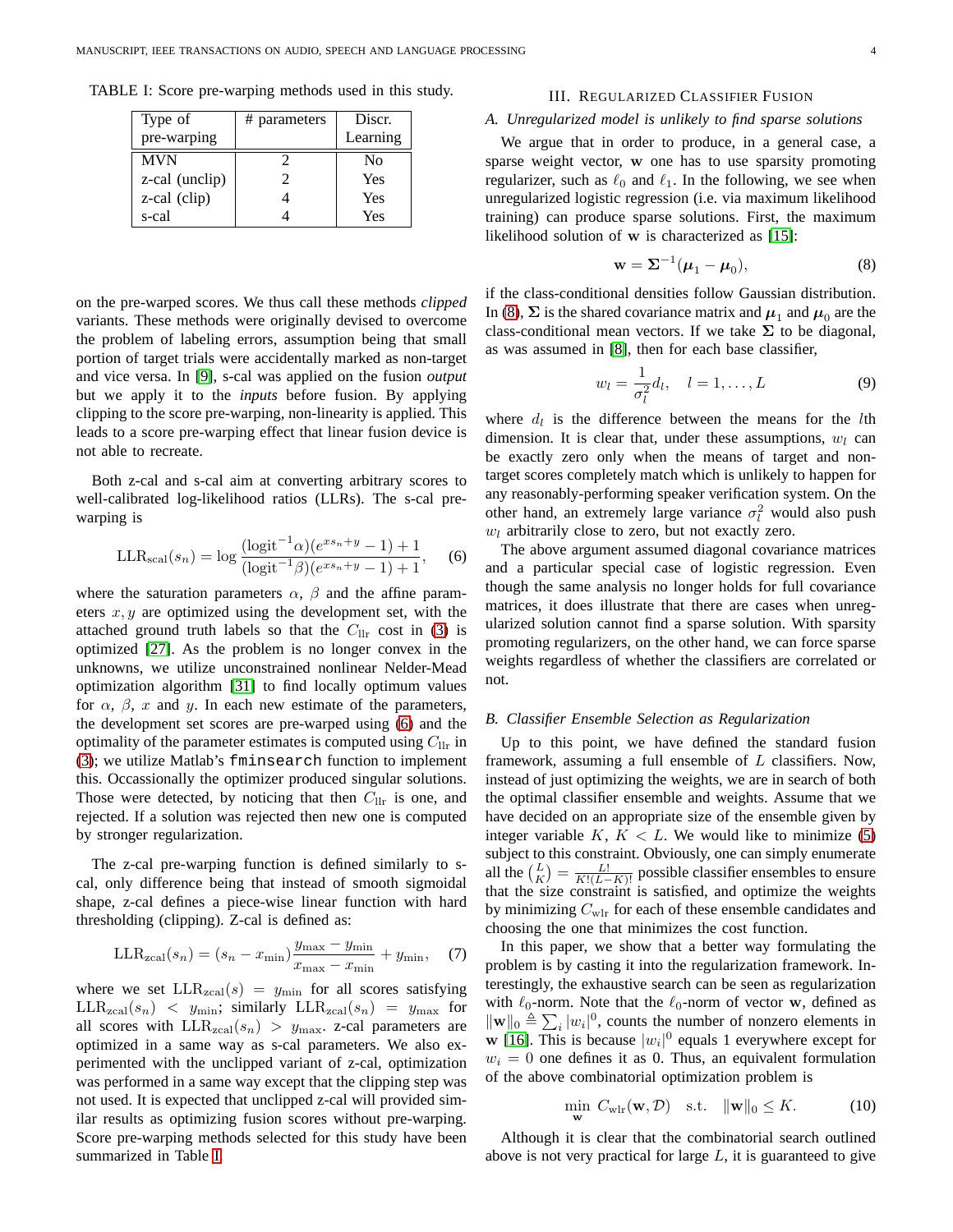the optimum classifier ensemble choice for a given set of data.

#### *C. Practical Regularization via Ridge, LASSO and Elastic Net*

For computational reasons the  $\|\mathbf{w}\|_0$  constraint is typically approximated using the  $\|\mathbf{w}\|_1$  constraint, which is also known as LASSO [\[16\]](#page-8-14). The vector norm can also be constrained by  $\|\mathbf{w}\|_2^2$ , which corresponds to *ridge regression*. However, unlike LASSO, ridge is not a sparsity promoting constraint [\[16\]](#page-8-14).

In the case of LASSO, [\(10\)](#page-3-3) is modified as,

$$
\min_{\mathbf{w}} C_{\text{wlr}}(\mathbf{w}, \mathcal{D}) \quad \text{s.t.} \quad \|\mathbf{w}\|_1 \le t,\tag{11}
$$

where  $t$  determines the desired amount of shrinkage. In  $(10)$ , the norm  $\|\mathbf{w}\|_0 \in \mathbb{Z}^+$  has an interpretation as the maximum number of classifiers retained, but this does not necessarily hold for  $\|\mathbf{w}\|_1 \in \mathbb{R}^+$  which takes up any positive real value. Therefore, rather than based on human judgment,  $t$  in [\(11\)](#page-4-0) should be merely considered as a control parameter. In this study, we optimize  $t$  using cross-validation. A useful insight into choosing a suitable range of possible  $t$ 's is the desired amount of shrinkage *relative* to the unregularized solution. That is, set  $t = \hat{t} \cdot ||\mathbf{w}^{ML}||_1$ , where  $\mathbf{w}^{ML}$  are the maximum likelihood weights for [\(5\)](#page-2-4) and  $\hat{t}$  is the desired amount of shrinkage, such as  $\hat{t} = 0.90$ .

From a viewpoint of optimization software packages, a more useful form of [\(11\)](#page-4-0) is its Lagrange multiplier formulation,

$$
\min_{\mathbf{w}} \left\{ C_{\text{wlr}}(\mathbf{w}, \mathcal{D}) + \lambda \|\mathbf{w}\|_1 \right\},\tag{12}
$$

where  $\lambda$  is the Lagrange multiplier. It is known that the larger  $\lambda$ , the more the norm  $\|\mathbf{w}\|$  will be shrunk [\[22\]](#page-8-21). Example of [\(12\)](#page-4-1) on real data can be seen in Fig. [1,](#page-1-1) where two base classifiers are fused. From the example it is clear that weights found by the direct optimization of [\(5\)](#page-2-4) would lead to nonoptimal solution for the test set.

When optimization is based on [\(12\)](#page-4-1), the correspondence between  $\lambda$  and the shrinkage threshold t can be found by a binary search on the possible values of  $\lambda$ . In each iteration, we select one  $\lambda$  and optimize the weights using it, output is then the norm of the weights. Final weight vector is the one whose norm is closest to the target  $t$ , but does not violate it.

Elastic-net, on the other hand, is based on the idea that we can combine both  $\ell_1$  and  $\ell_2$  regularizers into one constrained optimization problem,

<span id="page-4-2"></span>
$$
\min_{\mathbf{w}} \left\{ C_{\text{wlr}}(\mathbf{w}, \mathcal{D}) + \lambda \left( \alpha \|\mathbf{w}\|_{1} + (1 - \alpha) \|\mathbf{w}\|_{2}^{2} \right) \right\}. \tag{13}
$$

As can be seen, Eq. [\(13\)](#page-4-2) is a generalized variant of both LASSO and ridge regression. One can always find such a  $\alpha$ where, in terms of performance, elastic-net will at least as good as LASSO or ridge regression. However, whereas LASSO and ridge regression had to select only one regression parameter, now we need to cross-validate over a 2-d space. In this work, the  $\alpha$  parameter is first fixed and then shrinkage factor  $\lambda$  is cross-validated as in LASSO and ridge. In practice,  $\alpha$  will also be cross-validated in so that the best  $\alpha$  and shrinkage factor will be selected based on cross-validation set to be applied on the evaluation set.

Depending on the chosen regularization method, there are different strategies to optimize regularized cross-entropy ob-

<span id="page-4-5"></span>TABLE II: Selection of the three datasets used in this study.

| Dataset   Usage |                                         | Data source # Trials |                            |
|-----------------|-----------------------------------------|----------------------|----------------------------|
|                 | Trainset Train fusion parameters        |                      | NIST 2008 2434 t, 238971 f |
|                 |                                         | itv-itv Qsubset      |                            |
| Devset          | Compare fusion and                      |                      | NIST 2008 2408 t, 239244 f |
|                 | pre-warping methods and itv-itv Qsubset |                      |                            |
|                 | classif. selection                      |                      |                            |
|                 | Evalset   Validate results              |                      | NIST 2010 5235 t, 146623 f |
|                 |                                         | itv-itv 9subset      |                            |

<span id="page-4-0"></span>jective. Since logistic regression using quadratic regularization is differentiable, it can be efficiently optimized using standard packages [\[7\]](#page-8-6). Situation is not so simple for LASSO regularization. In [\[22\]](#page-8-21), a *quadratic programming* (QP) solution was proposed by rewriting the constraints in [\(12\)](#page-4-1) to a more convenient form. However, more recent techniques are faster in practice, for that reason we apply *projectionL1* algorithm [\[32\]](#page-9-6)<sup>[2](#page-4-3)</sup> that optimizes the Lagrangian form of [\(12\)](#page-4-1). We apply the same method to elastic-net. Since the sum of two convex functions is still convex, we can minimize  $C_{\text{wlr}}(\mathbf{w}, \mathcal{D}) + \lambda(1-\alpha) ||\mathbf{w}||_2^2$ , given  $\lambda \alpha \|\mathbf{w}\|_1$  as the constraint.

#### *D. Sparse Regularization Knocks Out Noisy Classifiers*

<span id="page-4-1"></span>Is there a way to tell whether a given base classifier gets knocked out for a given  $\lambda$ ? In the case of  $\ell_1$ -norm and standard linear regression, it has been shown that the weights satisfy [\[33\]](#page-9-7),

$$
w_l = \begin{cases} w_l^{\text{ML}} - \epsilon_l \operatorname{sign}(w_l^{\text{ML}}), & |w_l^{\text{ML}}| > \epsilon_l \\ 0, & |w_l^{\text{ML}}| \le \epsilon_l \end{cases}, \qquad (14)
$$

where  $w_t^{\text{ML}}$  is the maximum likelihood estimate of the weight of the base classifier  $l, \epsilon_l = \frac{\sqrt{\lambda} \sigma^2}{\sum_n s_{ln}^2}, \sigma^2$  is noise variance (needed in standard regression setup) and  $s_{ln}$  is the *n*th score of base classifier l. Thus,  $\ell_1$ -norm based regularization defines an interval of  $2\epsilon_l$  around the origin where zero weight is obtained. For the case of logistic regression,  $\ell_1$  regularization similarly defines an interval around the origin, where weight is zero [\[33\]](#page-9-7). Note that we can write  $\epsilon_l = \sqrt{\lambda}/\xi_l$ , where  $\xi_l \triangleq \sum_n s_{ln}^2/\sigma^2$  is the ratio of "signal" to noise variance. Therefore, the noisier the classifier scores (lower  $\xi_l$ ), the larger the interval  $2\epsilon_l$  and the higher the chance that a classifier gets zeroed out. For noise-free case ( $\xi_l \to \infty$ ), the solution converges to the ML weight:  $w_l \to w_l^{\text{ML}}$ .

This above reasoning shows that, while constant  $\lambda$  is applied for all base classifiers, the amount of shrinkage (hence, zeroing out) depends on the noise level of that base classifier. Since the noise variance is generally unknown,  $\lambda$  can be used for adjusting the zeroing interval with cross-validation. The reasoning here concerns standard linear and logistic regression but similar arguments could be made for regularized  $C_{\text{wlr}}$ .

#### IV. CORPORA, METRICS AND BASE CLASSIFIERS

We utilize the NIST 2008 and NIST 2010 corpora in our experiments<sup>[3](#page-4-4)</sup>. The usage of each corpus is shown in Table [II.](#page-4-5)

<span id="page-4-4"></span><span id="page-4-3"></span><sup>2</sup>http://www.di.ens.fr/∼[mschmidt/Software/code.html](http://www.di.ens.fr/~mschmidt/Software/code.html) <sup>3</sup><http://www.itl.nist.gov/iad/mig/tests/sre/>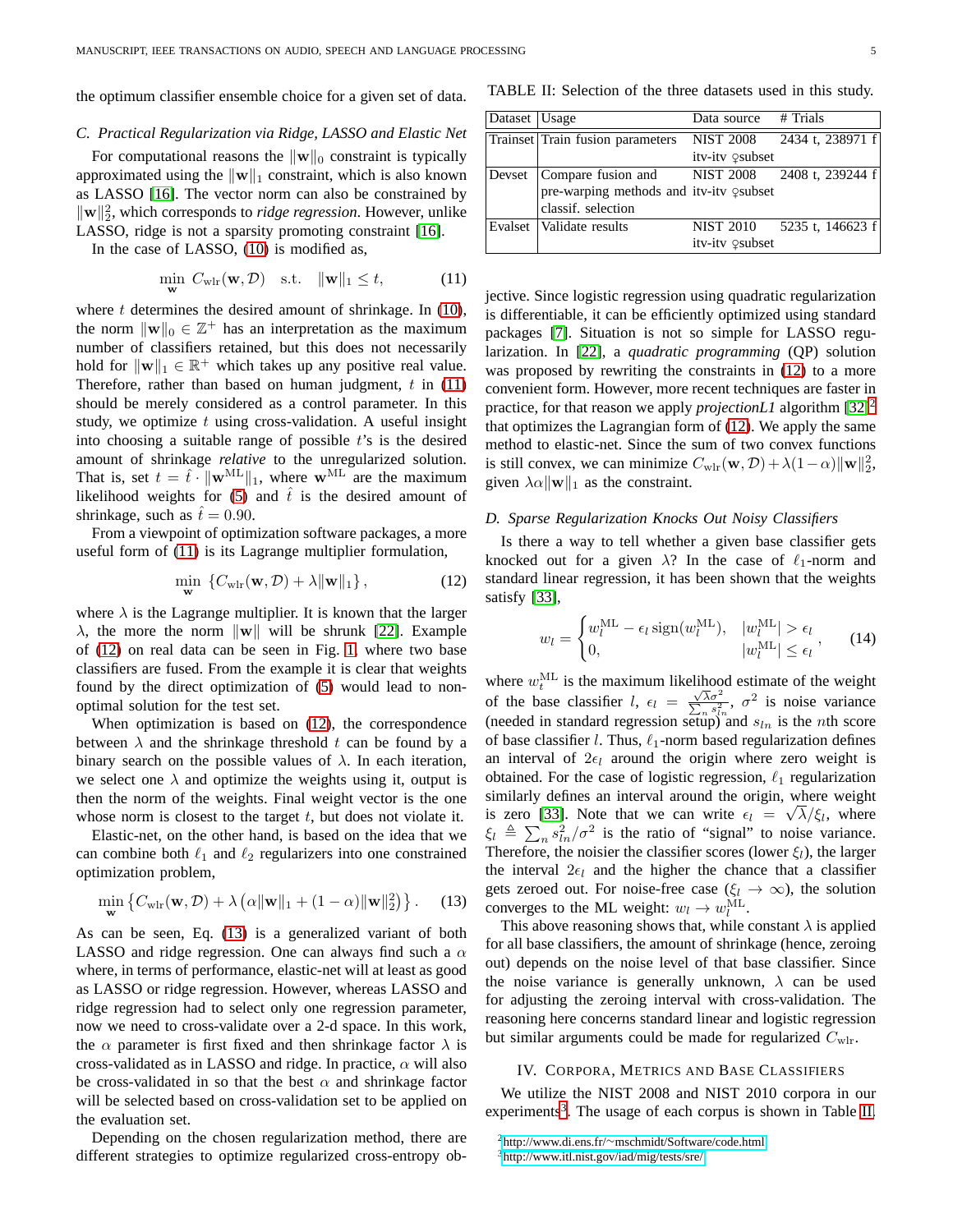|              |                    |                  |            |                | Devset         |         | Evalset |                |                |         |  |
|--------------|--------------------|------------------|------------|----------------|----------------|---------|---------|----------------|----------------|---------|--|
|              | Classifier         | Feature          | <b>EER</b> | MinDCF         | ActDCF         | ActDCF- | EER     | MinDCF         | ActDCF         | ActDCF- |  |
|              |                    |                  | (%)        | $(\times 100)$ | $(\times 100)$ | MinDCF  | (%)     | $(\times 100)$ | $(\times 100)$ | MinDCF  |  |
| $\mathbf{1}$ | <b>GMM-UBM-JFA</b> | PLP              | 3.44       | 1.6748         | 1.6979         | 0.0231  | 7.18    | 3.3108         | 3.3911         | 0.0803  |  |
| 2            | <b>GMM-UBM-JFA</b> | PLP              | 3.45       | 1.4309         | 1.5547         | 0.1238  | 5.74    | 2.3852         | 2.4268         | 0.0416  |  |
| 3            | <b>GMM-UBM-JFA</b> | <b>PLP</b>       | 3.32       | 1.4760         | 7.7305         | 6.2545  | 4.62    | 2.6668         | 8.2292         | 5.5624  |  |
| 4            | <b>GMM-UBM-JFA</b> | <b>LPCC</b>      | 3.99       | 1.9056         | 7.8119         | 5.9063  | 10.68   | 5.7845         | 6.5031         | 0.7186  |  |
| 5            | <b>GMM-SVM-KL</b>  | PLP              | 3.74       | 1.8597         | 5.2105         | 3.3508  | 6.82    | 2.9659         | 6.9683         | 4.0023  |  |
| 6            | <b>GMM-SVM-KL</b>  | <b>MFCC</b>      | 3.16       | 1.1564         | 1.4921         | 0.3357  | 5.45    | 2.7169         | 2.7338         | 0.0168  |  |
| 7            | <b>GMM-SVM-KL</b>  | <b>LPCC</b>      | 3.53       | 1.4877         | 1.8412         | 0.3535  | 8.35    | 4.1369         | 6.2928         | 2.1559  |  |
| 8            | <b>GMM-SVM-KL</b>  | <b>MLF</b> [34]  | 2.95       | 1.2965         | 1.7472         | 0.4508  | 8.29    | 3.9229         | 4.4433         | 0.5204  |  |
| 9            | <b>GMM-SVM-KL</b>  | <b>LPCC</b>      | 3.82       | 1.9267         | 5.2591         | 3.3324  | 10.55   | 4.9308         | 4.9947         | 0.0639  |  |
| 10           | <b>GMM-SVM-KL</b>  | <b>SWLP</b> [35] | 6.69       | 3.6348         | 3.6585         | 0.0237  | 10.75   | 5.0897         | 5.7239         | 0.6342  |  |
| 11           | GMM-SVM-FT [36]    | <b>PLP</b>       | 4.45       | 1.9574         | 6.6046         | 4.6472  | 8.60    | 3.7126         | 8.0517         | 4.3391  |  |
| 12           | GMM-SVM-BHAT [37]  | <b>PLP</b>       | 3.12       | 1.2151         | 1.3090         | 0.0938  | 6.28    | 2.9944         | 3.0175         | 0.0232  |  |

<span id="page-5-2"></span>TABLE III: Twelve base classifiers, calibrated using MVN, are constructed using different cepstral features and speaker modeling techniques.

<span id="page-5-3"></span>

Fig. 2: Comparison of fusion methods using the full ensemble s-cal pre-warping on Trainset. The best individual classifier (for ActDCF) is also shown. The circles indicate the ActDCF points.

To avoid any evaluation bias from pooling of incompatible subcondition scores (see [\[38\]](#page-9-12)), we mostly focus on the female trials<sup>[4](#page-5-0)</sup> of the interview-interview (itv-itv) sub-condition in the core task. Nevertheless, both genders and three other subconditions (itv-tel, mic-mic, tel-tel) are included into the final validation. The audio files from all NIST 2008 speakers were split into two disjoint parts. In this regard, audio files (including both training and test files in the official NIST 2008 SRE dataset) from the same speaker were grouped together based on the available metadata. We then splitted the speakers into two groups, consisting of 475 and 711 speakers, respectively. Trials were then generated separately from those two sets by assigning training and test files randomly based on the speaker information. We kept the empirical  $P_{\text{tar}}$  close to those in the official NIST 2008 SRE trial lists. The first part, *Trainset*, is used for training the score pre-warping parameters (s-cal was used as precalibration method), fusion weights and bias. The second part, *Devset*, is used for optimizing the ensemble size  $(K)$  for subset selection, shrinkage parameter  $(\lambda)$  for LASSO, ridge and elastic net, and the tradeoff between LASSO and ridge for elastic net  $(\alpha)$ . The optimized parameters are then applied to the NIST SRE 2010 trials (*Evalset*), which serves for evaluation purposes. For the oracle subset selection, the classifier ensembles are optimized by exhaustive search on Evalset.

For evaluation of the methods, we consider the detection cost function in [\(1\)](#page-2-1), where the cost parameters are  $C_{\text{miss}} = 10$ ,  $C_{\text{fa}} = 1$  and  $P_{\text{tar}} = 0.01$ . We measure both the minimum DCF (MinDCF) and the actual DCF (ActDCF). We also consider *calibration error*, defined as the difference of ActDCF and MinDCF, and the well-known *equal error rate* (EER), corre-sponding to the case of equal miss and false alarm rates<sup>[5](#page-5-1)</sup>.

Table [III](#page-5-2) shows our twelve base classifiers based on different cepstral features and four different speaker modeling techniques. When a base classifier shares the same model and features, it means that the base classifiers are independent implementations. For speaker modeling, we use the generative GMM-UBM-JFA [\[4\]](#page-8-3) and the discriminative GMM-SVM approaches with KL-divergence kernel [\[39\]](#page-9-13) and Bhattacharyya kernel (BHAT) [\[37\]](#page-9-11). We also include feature transformation (FT) method [\[36\]](#page-9-10) as an alternative supervector for SVM. All of the methods are grounded on the universal background model (UBM) paradigm [\[2\]](#page-8-1) and share similar form of subspace channel compensation, though the training methods differ. We used data from the NIST 2004, 2005 and 2006 corpora to train the UBM and the session-variability subspaces, and additional data from the Switchboard corpus to train the speaker-variability subspace for the JFA systems. Each base classifier has its own score normalization prior to score prewarping and fusion. To this end, we use TZ-norm [\[29\]](#page-9-3) with NIST 2004 and NIST 2005 data as the background and cohort training data.

#### V. RESULTS

#### *A. Choosing Score Pre-Warping and Fusion Training Methods*

We first compare the score pre-warping and fusion training methods on the full set of  $L = 12$  base classifiers in Table [IV.](#page-6-0) Here we consider three methods to obtain the fusion method. The first method, *equal weights* uses uniform weights and does not require training. In the second method, *Gradient* Cwlr, we use standard conjugate gradient optimization of the weighted

<span id="page-5-0"></span><sup>4</sup>Female trials are somewhat more difficult than males. Similar rationale was taken, for instance, in [\[4\]](#page-8-3).

<span id="page-5-1"></span><sup>&</sup>lt;sup>5</sup>For finite data points, one does not find  $P_{\text{miss}} = P_{\text{fa}}$  exactly. In this study, we use linear interpolation between the two closest discrete data points to compute EER. For the interested reader we point to the alternative method using convex hulls on ROC curve (ROCCH), available in [\[12\]](#page-8-11).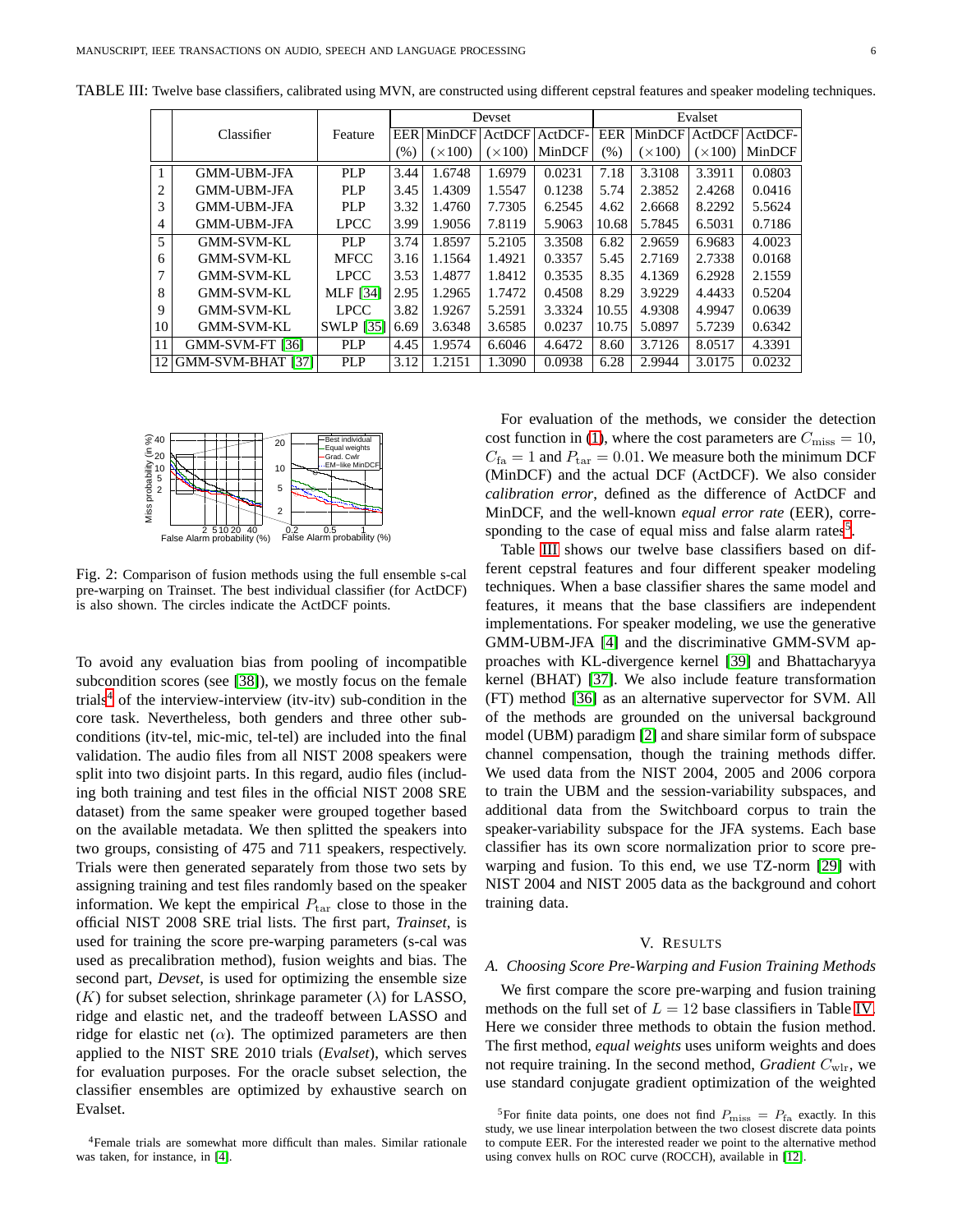logistic regression cost, Cwlr. In the third method, *EM-like MinDCF*, we directly optimize MinDCF using an EM-like procedure as follows. We start with equal weights and find the threshold  $\theta$  that minimizes MinDCF. Given fixed threshold, weights are optimized using the Nelder-Mead algorithm [\[31\]](#page-9-5). The process is iterated until convergence; for more details, refer to [\[19\]](#page-8-18).

The first three rows show best individual base classifiers in terms of ActDCF, MinDCF and EER. As these scores are not pre-calibrated, calibration error is quite large. As expected, fusion improves accuracy over the best single classifier systematically. Regarding score pre-warping, z-cal and s-cal yield similar results. They produce less errors compared to both the unwarped and the non-clipped score pre-warping variants. Fusion training with Grad.  $C_{\text{wlr}}$  and with no score pre-warping at all and unclipped z-cal yields same EER and ActDCF, but in MinDCF there is a slight difference. As the optimization cost of linear calibration and  $C_{\text{wlr}}$  are slightly different, there are small differences in MinDCF. In addition, generative prewarping strategy by MVN also yields different but comparable results to all three unclipped variants.

Comparing the fusion training methods, gradient  $C_{\text{wlr}}$  systematically outperforms the other two methods in all three costs. The DET plot in Fig. [2](#page-5-3) confirms this. We find the direct optimization of MinDCF produces generally higher error rates than logistic regression  $(C_{\text{wlr}})$  which does only indirect minimization. This suggests that logistic regression offers better generalization performance. For the rest of the experiments, we choose gradient  $C_{\text{wlr}}$  with s-cal.

<span id="page-6-0"></span>TABLE IV: Fusion of all the  $L = 12$  base classifiers on the Devset. The first three rows show the individually best base classifiers.

| Fusion method               | Score          |      | <b>EER MinDCF ActDCF</b> |         | ActDCF- |
|-----------------------------|----------------|------|--------------------------|---------|---------|
|                             | pre-warping    |      |                          |         | MinDCF  |
| <b>Best ActDCF</b>          |                | 3.74 | 1.8597                   | 3.0131  | 1.1534  |
| <b>Best MinDCF</b>          |                | 3.16 | 1.1564                   | 18.4600 | 16.600  |
| <b>Best EER</b>             |                | 2.95 | 1.2965                   | 14.7607 | 13.464  |
| Equal                       |                | 2.09 | 0.8385                   | 5.9863  | 5.1478  |
| weights                     | MVN            | 2.10 | 0.8219                   | 2.3085  | 1.4865  |
|                             | z-cal (unclip) | 2.08 | 0.8080                   | 1.1022  | 0.2942  |
|                             | s-cal          | 2.03 | 0.7907                   | 0.9176  | 0.1269  |
|                             | z-cal (clip)   | 1.99 | 0.7786                   | 0.9617  | 0.1830  |
| Grad.                       |                | 1.83 | 0.6172                   | 0.6231  | 0.0059  |
| $\mathrm{C}_{\mathrm{wlr}}$ | MVN            | 1.83 | 0.6139                   | 0.6235  | 0.0096  |
|                             | z-cal (unclip) | 1.83 | 0.6135                   | 0.6231  | 0.0096  |
|                             | s-cal          | 1.70 | 0.6031                   | 0.6147  | 0.0116  |
|                             | z-cal (clip)   | 1.66 | 0.5940                   | 0.6183  | 0.0243  |
| EM-like                     |                | 2.03 | 0.7038                   | 2.1931  | 1.4892  |
| MinDCF [19]                 | <b>MVN</b>     | 2.03 | 0.7095                   | 4.2973  | 3.5878  |
|                             | z-cal (unclip) | 2.03 | 0.7159                   | 1.5044  | 0.7885  |
|                             | s-cal          | 1.89 | 0.6440                   | 2.7454  | 2.1014  |
|                             | z-cal (clip)   | 1.95 | 0.6631                   | 9.9502  | 9.2871  |

#### *B. Effect of Regularization*

We now turn attention to weight optimization using the three regularizers described above (ridge, LASSO and elastic

<span id="page-6-1"></span>

<span id="page-6-2"></span>Fig. 3: Effect of the shrinkage factor (Devset, female trials, itv-itv condition). The relative shrinkage factor in x-axis is  $\hat{t}$  in Eq. [\(11\)](#page-4-0) normalized by the unregularized weight norm.

TABLE V: Chosen NIST 2010 subconditions.

|         |          | NIST 2010 common cond. |  |  |  |   |  |  |  |  |  |  |
|---------|----------|------------------------|--|--|--|---|--|--|--|--|--|--|
|         |          | 1213145                |  |  |  | 6 |  |  |  |  |  |  |
| itv-itv | $\times$ | ×                      |  |  |  |   |  |  |  |  |  |  |
| itv-tel |          |                        |  |  |  |   |  |  |  |  |  |  |
| mic-mic |          |                        |  |  |  |   |  |  |  |  |  |  |
| tel-tel |          |                        |  |  |  |   |  |  |  |  |  |  |

net). Fig. [3](#page-6-1) shows the effect of regularization to recognition accuracy on Devset. For ease of interpretation, we show the accuracy as a function of the normalized regularization contraint  $\hat{t} = t/||\mathbf{w}^{\text{ML}}||$  rather than the Lagrange multiplier λ. Here, t is the constraint in Eq. [\(11\)](#page-4-0) and  $w^{\text{ML}}$  denotes the unregularized (maximum likelihood) weight vector. Thus,  $t=1$  corresponds to the unregularized solution.

In sparse regularized fusion training, all weights are constrained by regularizer, some are pushed to zero, but even those that are retained are regularized. Thus, when mismatch between Devset and Trainset is small it is expected that even subset of classifiers, which weights are regularized, cannot improve on the unregularized fusion. Elastic net with  $\alpha = 0.2$ marginally improves ActDCF. Elastic net with  $\alpha = 0.2$  and  $\alpha = 0.8$ , respectively, has similar ActDCF trends as ridge and LASSO, as one may expect. A general trend is that aggressive shrinking (small  $\hat{t}$ ) increases both MinDCF and ActDCF. The equal error rate (EER), however, does not follow the same trend; this might be because weight optimization target is the DCF rather than the EER region.

### *C. Extended Results on Other Conditions*

Table [VI](#page-7-0) shows accuracies for all the subconditions of the NIST 2010 core task as listed in Table [V.](#page-6-2) We compare five fusion strategies:

- **Best individual**: individually best base classifier (smallest ActDCF on Devset)
- **No regularization**: unregularized logistic regression, similar to FoCal and BOSARIS software packages.
- **Ridge**: ridge regression  $(\ell_2)$  regularization.
- **LASSO**: LASSO  $(\ell_1)$  regularization.
- **E-net**: elastic net  $(\ell_2 \text{ and } \ell_1)$  regularization.

All of these are treated the same way regarding the use of datasets: fusion training is carried out on Trainset while the regularization parameters are optimized on Devset, where minimum ActDCF is used as the criterion. In the case of ties, we select the most aggressive regularization factor. Optimizations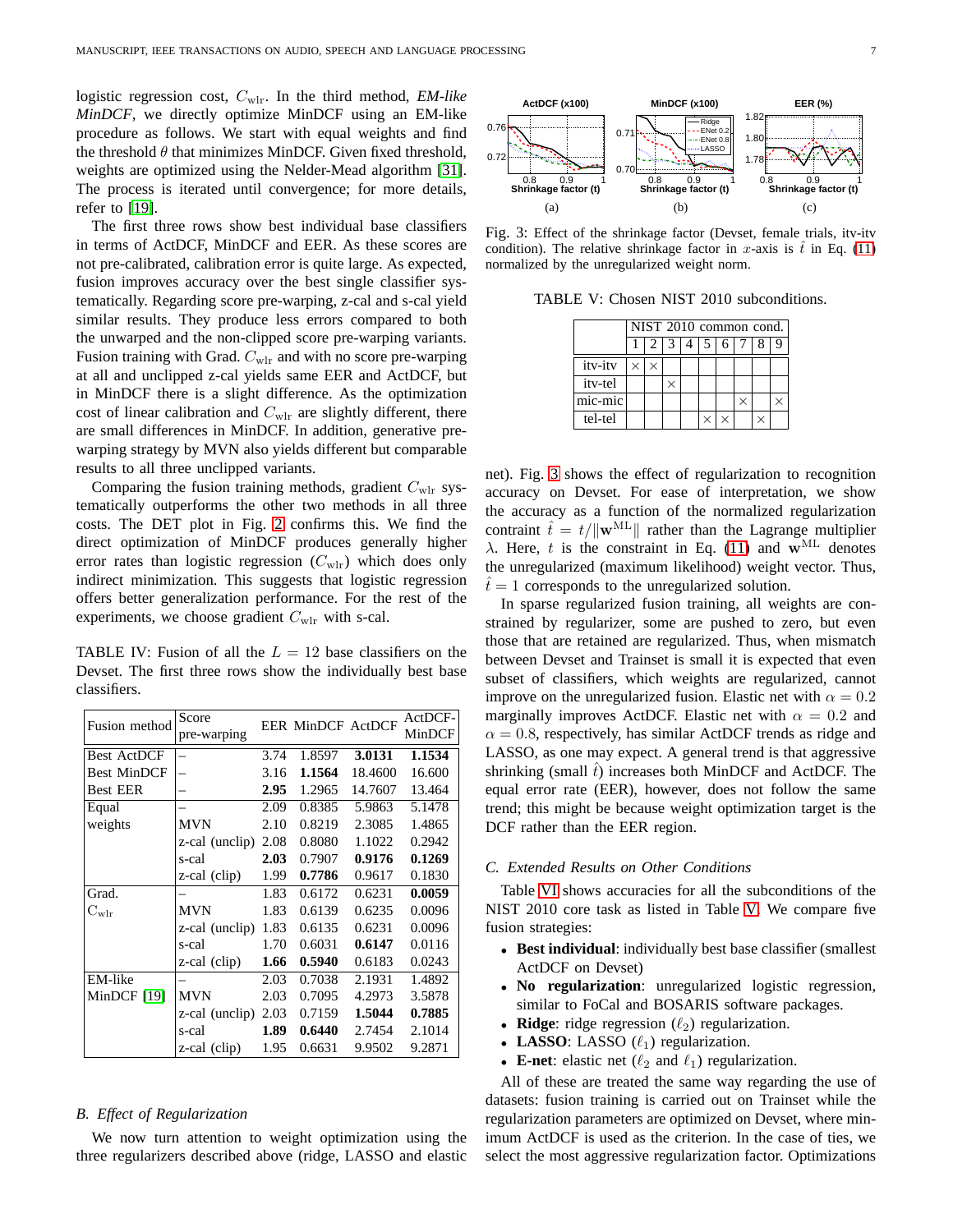<span id="page-7-0"></span>TABLE VI: Full comparison of fusion methods on NIST SRE 2010. All fusion parameters have been cross-validated using Devset. The star  $(\star)$  denotes a statistically significant difference (McNemar's test [\[40\]](#page-9-14), [\[41\]](#page-9-15) at 95 % confidence) to unregularized fusion regarding the number of misses ( $N_{\text{miss}}$ ) or false alarms ( $N_{\text{fa}}$ ). The  $\hat{t}$  is the normalized shrinkage constraint relative to unregularized norm. The total number of genuine ( $N_{\text{gen}}$ ) and impostor ( $N_{\text{imp}}$ ) trials in each condition are also indicated.

|         | Ensemble                                                                                                                                      | <b>EER</b> |            |                              | MinDCF         |          |                              | ActDCF         |          |                              | ActDCF- |           | Ensemble |                   |                   |
|---------|-----------------------------------------------------------------------------------------------------------------------------------------------|------------|------------|------------------------------|----------------|----------|------------------------------|----------------|----------|------------------------------|---------|-----------|----------|-------------------|-------------------|
|         | selection                                                                                                                                     | (% )       |            | $(N_{\rm miss}, N_{\rm fa})$ | $(\times 100)$ |          | $(N_{\rm miss}, N_{\rm fa})$ | $(\times 100)$ |          | $(N_{\rm miss}, N_{\rm fa})$ | MinDCF  | $\hat{t}$ | Size     | $N_{\text{gen.}}$ | $N_{\text{imp.}}$ |
|         | Best ind.                                                                                                                                     | 5.45       | (285,      | 7997)                        | 2.7169         |          | (972, 1274)                  | 3.8767         | (436,    | 4508)                        | 1.1597  |           |          |                   |                   |
|         |                                                                                                                                               |            | 3.41 (179, | 4996)                        | 1.7135         | (581,    | 894)                         | 2.5198         | (270,    | 2968)                        | 0.8063  |           | 12       |                   |                   |
|         | $\frac{\sum_{i=1}^{n} \text{No regular}}{\sum_{i=1}^{n} \text{Ridge}}$                                                                        |            | 3.40 (178, | 4986)                        | 1.7012         |          | $(594, *839)$                | 2.5109         | (271,    | 2952)                        | 0.8097  | 0.96      | 12       | 5235              | 146623            |
|         | LASSO                                                                                                                                         |            |            | 3.32 $(174, *4865)$          | 1.6869         |          | $(595, *815)$                | 2.2354         |          | $(288, *2496)$               | 0.5486  | 0.96      | 6        |                   |                   |
|         | E-net $\alpha = 0$                                                                                                                            |            | 3.40 (178, | 4986)                        | 1.7012         |          | $(594, *839)$                | 2.5109         | (271,    | 2952)                        | 0.8097  | 0.96      | 12       |                   |                   |
|         | Best ind.                                                                                                                                     | 3.03       | (24,       | 918)                         | 1.3879         | (75,     | 138)                         | 1.7761         | (50, 50) | 352)                         | 0.3882  | 1         |          |                   |                   |
|         | No regul.                                                                                                                                     | 2.45       | (19,       | 742)                         | 0.9773         | (56, 56) | 85)                          | 1.7102         | (29,     | 412)                         | 0.7330  |           | 12       |                   |                   |
| itv-tel | Ridge                                                                                                                                         | 2.40       | (19,       | 726)                         | 0.9689         | (59, 59) | $\star$ 71)                  | 1.6513         | (29,     | $\star$ 394)                 | 0.6824  | 0.86      | 12       | 801               | 30254             |
|         | LASSO                                                                                                                                         | 2.37       | (18,       | $\star 716$                  | 0.9865         | (57,     | 84)                          | 1.6332         | (32,     | $\star$ 377)                 | 0.6467  | 0.71      | 8        |                   |                   |
|         | E-net $\alpha = 0.7$                                                                                                                          | 2.37       | (19,       | $\star 718$                  | 0.9746         | (55,     | 88)                          | 1.4740         | (30,     | $\star 336$                  | 0.4994  | 0.66      | 10       |                   |                   |
|         | Best ind.                                                                                                                                     | 6.52       | (23,       | 2068)                        | 3.0379         | (61,     | 420)                         | 3.1569         | (75,     | 331)                         | 0.1190  | 1         | 1        |                   |                   |
|         | No regul.                                                                                                                                     | 5.12       | (18,       | 1625)                        | 2.3549         | (61,     | 201)                         | 4.4200         | (27,     | 1172)                        | 2.0651  |           | 12       |                   |                   |
|         |                                                                                                                                               | 5.10       | (18,       | 1618)                        | 2.2964         |          | $(64, *155)$                 | 3.0418         | (40,     | $\star 612)$                 | 0.7454  | 0.66      | 12       | 353               | 31744             |
|         | $\begin{array}{c}\n \stackrel{\text{Q}}{=} \begin{bmatrix}\n \text{No regul} \\  \text{Ridge} \\  \text{LASSO}\n \end{bmatrix}\n \end{array}$ | 5.62       | (20,       | 1785)                        | 2.4412         | (57,     | 265)                         | 3.2276         | (35,     | $\star 717$                  | 0.7864  | 0.56      | 3        |                   |                   |
|         | E-net $\alpha = 0.7$                                                                                                                          | 4.82       |            | $(17, *1529)$                | 2.3086         |          | $(63, *168)$                 | 3.0330         | (42,     | $\star 591)$                 | 0.7243  | 0.51      | 6        |                   |                   |
|         | Best ind.                                                                                                                                     | 3.62       | (26,       | 1763)                        | 1.5782         | (85,     | 195)                         | 1.6563         | (82,     | 254)                         | 0.0781  | 1         |          |                   |                   |
|         | No regul.                                                                                                                                     | 2.36       | (17,       | 1153)                        | 1.1151         | (52,     | 193)                         | 1.1980         | (60,     | 179)                         | 0.0828  |           | 12       |                   |                   |
| tel-tel | Ridge                                                                                                                                         | 2.36       | (17,       | 1153)                        | 1.1422         | (50,     | 220)                         | 1.2133         | (63,     | $\star 166$                  | 0.0712  | 0.91      | 12       | 719               | 48753             |
|         | LASSO                                                                                                                                         | 2.36       | (17,       | 1153)                        | 1.1810         | (49,     | 246)                         | 1.2761         | (70, 70) | $\star$ 149)                 | 0.0951  | 0.91      | 5        |                   |                   |
|         | E-net $\alpha = 0.1$                                                                                                                          | 2.36       | (17,       | 1153)                        | 1.1364         | (49,     | 224)                         | 1.2153         | (63,     | $\star$ 167)                 | 0.0790  | 0.81      | 12       |                   |                   |

are carried out separately for each of the four subconditions using their Trainset and Devset counterparts.

We make several interesting observations from Table [VI.](#page-7-0) Firstly, comparing the best individual classifier to the other strategies, fusion of multiple base classifiers outperforms individual classifier in nearly all the cases. In a few cases (most notable, itv-tel), the single classifier has good calibration though. Second, comparing the unregularized baseline to the regularized variants, one of the latter variants wins in most conditions. The exception is the tel-tel condition where the unregularized baseline outperforms all the regularized variants. In fact, tel-tel condition is the easiest case, possibly due to larger development set and longer experience of the team in processing telephony data.

Comparing ridge, LASSO and elastic net, none is a clear winner but the relative performance depends on the condition and metric. Regarding the primary metric, ActDCF, all of them are useful for reducing the number of false alarms compared to the unregularized baseline by a statistically significant margin. For instance, with only a slight increase of target speaker misses, ridge and elastic net reduce the number of false alarms to nearly half of that of the unregularized baseline on the mic-mic condition. Generalization bounds show that sparse solutions that give low error rates have a good chance of generalizing to an unseen dataset [\[42\]](#page-9-16). However, as such bounds are loose on non-sparse solutions, depending on the data set, dense weight weight vector can generalize well also as we have seen here.

<span id="page-7-1"></span>TABLE VII: Pearson's correlation analysis of sparse fusion ensemble on elastic net method for the mic-mic condition. Correlation is computed between base classifier scores retained in the ensemble separately for target and nontarget scores. Column labels are the classifier labels from Table III.

|                                                             |      |  | 8 <sup>1</sup> | 9 | $11$   Avg.                               |
|-------------------------------------------------------------|------|--|----------------|---|-------------------------------------------|
| ENet target                                                 |      |  |                |   |                                           |
| <b>ENet non-target</b>                                      | 0.61 |  |                |   | $0.61$ $0.55$ $0.54$ $0.44$ $0.48$ $0.55$ |
| Full ens. target                                            |      |  |                |   |                                           |
| Full ens. non-target   0.55 0.56 0.55 0.57 0.53 0.54   0.56 |      |  |                |   |                                           |

In theory, elastic-net should, at least be equal to the best regularized fusion method, in all cases. But we notice that in the itv-itv condition, cross-validation selected  $\alpha = 0$ , instead of 1, as would have corresponded to the LASSO regularization. This will require further study on how to perform more accurate estimation of the  $\alpha$  parameter.

Comparing the relative shrinkage factors  $\hat{t}$ , ridge  $\geq$  LASSO  $>$  elastic net. It is expected that ridge, as a non-sparse regularizer, shrinks less. Regarding the ensemble size, LASSO clearly retains the smallest number of base classifiers as expected. It is notable that, for the itv-itv case, LASSO zeroes half of the classifiers and achieves smallest error rates in all three metrics.

As a final analysis, Table [VII,](#page-7-1) shows sparse fusion ensemble of six base classifiers that elastic net learned, namely  $\{1, 2, 3, 8, 9, 11\}$ . We show average pairwise Pearson's correlation, in a following way: for a fixed classifier  $i$ , we count  $\frac{1}{|S|-1} \sum_{j \in S, j \neq i} \text{Corr}(s_i, s_j)$ , where S is the set of classifiers selected to an ensemble. Correlations were computed from non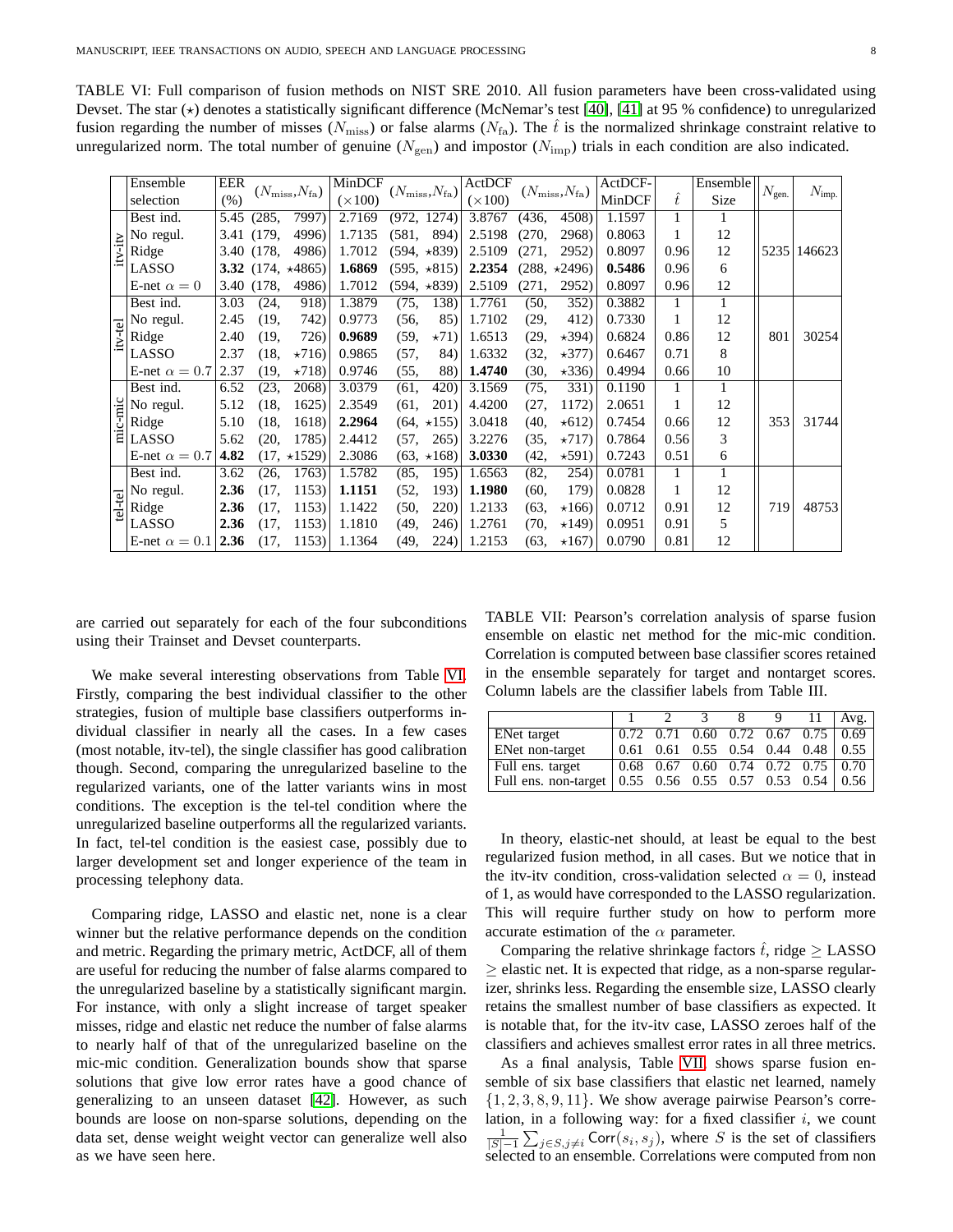pre-warped scores. We count pairwise correlations between classifiers in the ensemble for target and non-target scores separately. In contrast, we also show average correlations in full ensemble to the selected base classifiers. We notice a slight reduction in average ensemble correlation from 0.70 to 0.69 for the targets and 0.56 to 0.55 for the non-targets. However, for classifiers 1 and 2, both target and non-target average correlations are increased. For the classifier 9, on the other hand, correlations are reduced from 0.72 to 0.67 and 0.53 to 0.44, for targets and non-targets respectively.

As we can see from the Table [VIII,](#page-8-25) most correlated target score pairs are selected classifiers (1,2) and (8,11). Thus, maximum pairwise correlations non-selected classifiers are lower, for targets 0.80 to 0.78 and for non-targets 0.70 to 0.64. However, average maximum pairwise correlation in fullensemble is still slightly bigger than the ENet ensemble. The fact that ENet considerably outperformed the full-ensemble, but still maximum pairwise correlations were not considerably reduced, is in line with the theoretical results proved in [43]. There, it was shown that pairwise correlations are not sufficient to predict ensemble accuracy, but that higher order correlations need to be considered.

<span id="page-8-25"></span>TABLE VIII: As in Table [VII,](#page-7-1) but using maximum pairwise correlation instead of the average.

|                              |      |      |                               |           | 9           |      | Avg. |  |  |  |  |
|------------------------------|------|------|-------------------------------|-----------|-------------|------|------|--|--|--|--|
| Between selected classifiers |      |      |                               |           |             |      |      |  |  |  |  |
| <b>ENet</b> target           | 0.85 | 0.85 | 0.62                          | 0.86 0.74 |             | 0.86 | 0.80 |  |  |  |  |
| ENet non-target              | 0.83 | 0.83 | 0.73                          | 0.63      | $0.55$ 0.63 |      | 0.70 |  |  |  |  |
|                              |      |      | From non-selected classifiers |           |             |      |      |  |  |  |  |
| ENet target                  | 0.77 | 0.75 | 0.69                          | 0.82      | 0.82        | 0.82 | 0.78 |  |  |  |  |
| ENet non-target              | 0.58 | 0.58 | 0.63                          | 0.67      | 0.73        | 0.64 | 0.64 |  |  |  |  |
| Full ens. target             | 0.85 | 0.85 | 0.69                          | 0.86      | 0.83        | 0.86 | 0.82 |  |  |  |  |
| Full ens. non-target         | 0.83 | 0.83 | 0.73                          | 0.67      | 0.63        | 0.64 | 0.72 |  |  |  |  |

In summary, the analysis shows that while sparsity does indeed reduce pairwise correlation in the ensemble, correlation itself does not tell the full story of which classifers are redundant. One reason might be that pairwise correlation is unable to capture higher-order classifier dependencies. Similar observations have been made for instance in [\[43\]](#page-9-17).

### VI. CONCLUSION

We have presented a sparse regularized logistic regression score fusion for speaker verification. We optimized our system using audio data from NIST SRE 2008 corpus and evaluated using NIST SRE 2010 corpus (i.e. Evalset). We find that sparse regularization brings improvement over unregularized variant in all other sub-conditions and measures (EER, MinDCF, ActDCF) except in tel-tel condition.

In the condition itv-itv, LASSO regularization provided better performance than elastic-net. It shows that estimating the trade-off parameter  $\alpha$  by cross-validation is not always successful. As a future work we plan to utilize Bayesian model selection techniques to automatically estimate both  $\lambda$  and  $\alpha$ parameters from the fusion training set.

As a future work, it would be interesting to pursue methods that optimize ensemble diversity and ensemble classification error simultaneously as a way to obtain an ensemble with a good generalization property. Alternatively, run-time classifier ensemble selection for each speech utterance, similar to adaptable fusion using auxiliary quality measures would be an interesting direction.

#### **REFERENCES**

- <span id="page-8-0"></span>[1] T. Kinnunen and H. Li, "An overview of text-independent speaker recognition: from features to supervectors," *Speech Communication*, vol. 52, no. 1, pp. 12–40, January 2010. [2] D. Reynolds, T. Quatieri, and R. Dunn, "Speaker verification using
- <span id="page-8-1"></span>adapted Gaussian mixture models," *DSP*, vol. 10, no. 1, pp. 19–41, January 2000.
- <span id="page-8-2"></span>[3] W. Campbell, J. Campbell, D. Reynolds, E. Singer, and P. Torres-Carrasquillo, "Support vector machines for speaker and language recog-nition," *Computer Speech and Language*, vol. 20, no. 2-3, pp. 210–229, April 2006.
- <span id="page-8-3"></span>[4] P. Kenny, P. Ouellet, N. Dehak, V. Gupta, and P. Dumouchel, "A study of inter-speaker variability in speaker verification," *IEEE T. Audio, Speech & Lang. Proc.*, vol. 16, no. 5, pp. 980–988, July 2008. [5] A. Solomonoff, W. Campbell, and I. Boardman, "Advances in channel
- <span id="page-8-4"></span>compensation for SVM speaker recognition," in *Proc. ICASSP 2005*, Philadelphia, Mar. 2005, pp. 629–632. [6] C. P. Robert, *The Bayesian Choice: from Decision-Theoretic Motivations*
- <span id="page-8-6"></span><span id="page-8-5"></span>*to Computational Implementation*, 2nd ed. Springer-Verlag, 2001. [7] C. Bishop, *Pattern Recognition and Machine Learning*. New York:
- 
- <span id="page-8-7"></span>Springer Science+Business Media, LLC, 2006. [8] S. Pigeon, P. Druytsa, and P. Verlinde, "Applying logistic regression to the fusion of the nist'99 1-speaker submissions," *DSP*, vol. 10, no. 1–3, pp. 237–248, January 2000.
- <span id="page-8-8"></span>[9] N. Brümmer, L. Burget, J. Černocký, O. Glembek, F. Grézl, M. Karafiát, D. Leeuwen, P. Matějka, P. Schwartz, and A. Strasheim, "Fusion of heterogeneous speaker recognition systems in the STBU submission for the NIST speaker recognition evaluation 2006," *IEEE T-ASL*, vol. 15, no. 7, pp. 2072–2084, September 2007.
- <span id="page-8-9"></span>[10] L. Ferrer, K. Sönmez, and E. Shriberg, "An anticorrelation kernel for subsystem training in multiple classifier systems," *J. of Machine Learning Research*, vol. 10, pp. 2079–2114, 2009.<br>
[11] N. Brümmer, "Fusion and toolkit [software package]," WWW page, June
- <span id="page-8-10"></span>2011, [http://sites.google.com/site/nikobrummer/focal.](http://sites.google.com/site/nikobrummer/focal)<br>"Bosaris toolkit [software package]," WWW page, June 2011,
- <span id="page-8-11"></span>[12] "Bosaris toolkit [software package]," [https://sites.google.com/site/bosaristoolkit/.](https://sites.google.com/site/bosaristoolkit/)
- <span id="page-8-12"></span>[13] R. Duda, P. Hart, and D. Stork, *Pattern Classification*, 2nd ed. New York: Wiley Interscience, 2000.
- <span id="page-8-16"></span>[14] V. Hautamäki, K. Lee, A. Larcher, T. Kinnunen, B. Ma, and H. Li, "Variational bayes logistic regression as regularized fusion for NIST SRE 2010," in *Speaker Odyssey 2012*, Singapore, June 2012.
- <span id="page-8-13"></span>[15] M. I. Jordan, "Why the logistic function? a tutorial discussion on prob-abilities and neural networks," Massachusetts Institute of Technology, Cambridge, MA, Tech. Rep., August 1995.
- <span id="page-8-14"></span>[16] T. Hastie, R. Tibshirani, and J. Friedman, *The Elements of Statistical Learning – Data Mining, Inference, and Prediction*, 2nd ed. Springer, 2008.
- <span id="page-8-15"></span>[17] G. Brown, A. Pocock, M. Zhao, and M. Luján, "Conditional likelihood maksimization: A unifying framework for information theoretic feature selection," *Journal of Machine Learning Research*, vol. 13, pp. 27–66, 2012.
- <span id="page-8-17"></span>[18] H. Li, B. Ma, K. A. Lee, H. Sun, D. Zhu, K. C. Sim, C. H. You, R. Tong, I. Kärkkäinen, C.-L. Huang, V. Pervouchine, W. Guo, Y. Li, L. Dai, M. Nosratighods, T. Tharmarajah, J. Epps, E. Ambikairajah, E.-S. Chng, T. Schultz, and Q. Jin, "The I4U system in NIST 2008 speaker recognition evaluation," in *ICASSP 2009*, Taipei, Taiwan, April 2009, pp. 4201–4204.<br>[19] F. Sedlák, T. Kinnunen, K. A. L. Ville Hautamäki, and H. Li, "Classifier
- <span id="page-8-18"></span>subset selection and fusion for speaker verification," in *ICASSP 2011*, 2011.
- <span id="page-8-19"></span>[20] E. Singer, P. Torres-Carrasquillo, D. Reynolds, A. McCree, F. Richard-son, N. Dehak, and D. Sturim, "The MITLL NIST LRE 2011 language recognition system," in *Speaker Odyssey 2012*, Singapore, June 2012, pp. 209–215.
- <span id="page-8-20"></span>[21] S. Geman, E. Bienenstock, and R. Doursat, "Neural networks and the bias/variance dilemma," *Neural Computation*, vol. 4, no. 1, pp. 1–58, January 1992.
- <span id="page-8-21"></span>[22] R. Tibshirani, "Regression shrinkage and selection via the lasso," *Journal of the Royal Statistical Society, Series B*, vol. 58, no. 1, pp. 267–288, 1996.
- <span id="page-8-22"></span>[23] A. Genkin, D. D. Lewis, and D. Madigan, "Large-scale bayesian logistic regression for text categorization," *Technometrics*, vol. 49, no. 3, pp. 291–304, August 2007.
- <span id="page-8-23"></span>[24] H. Zou and T. Hastie, "Regularization and variable selection via the elastic net," *Journal of Royal Statistical Society, Series B*, vol. 67, pp. 301–320, 2005.
- <span id="page-8-24"></span>[25] V. Hautamäki, K. Lee, T. Kinnunen, B. Ma, and H. Li, "Regularized logistic regression fusion for speaker verification," in *Interspeech 2011*, Florence, Italy, August, pp. 2745–2748.